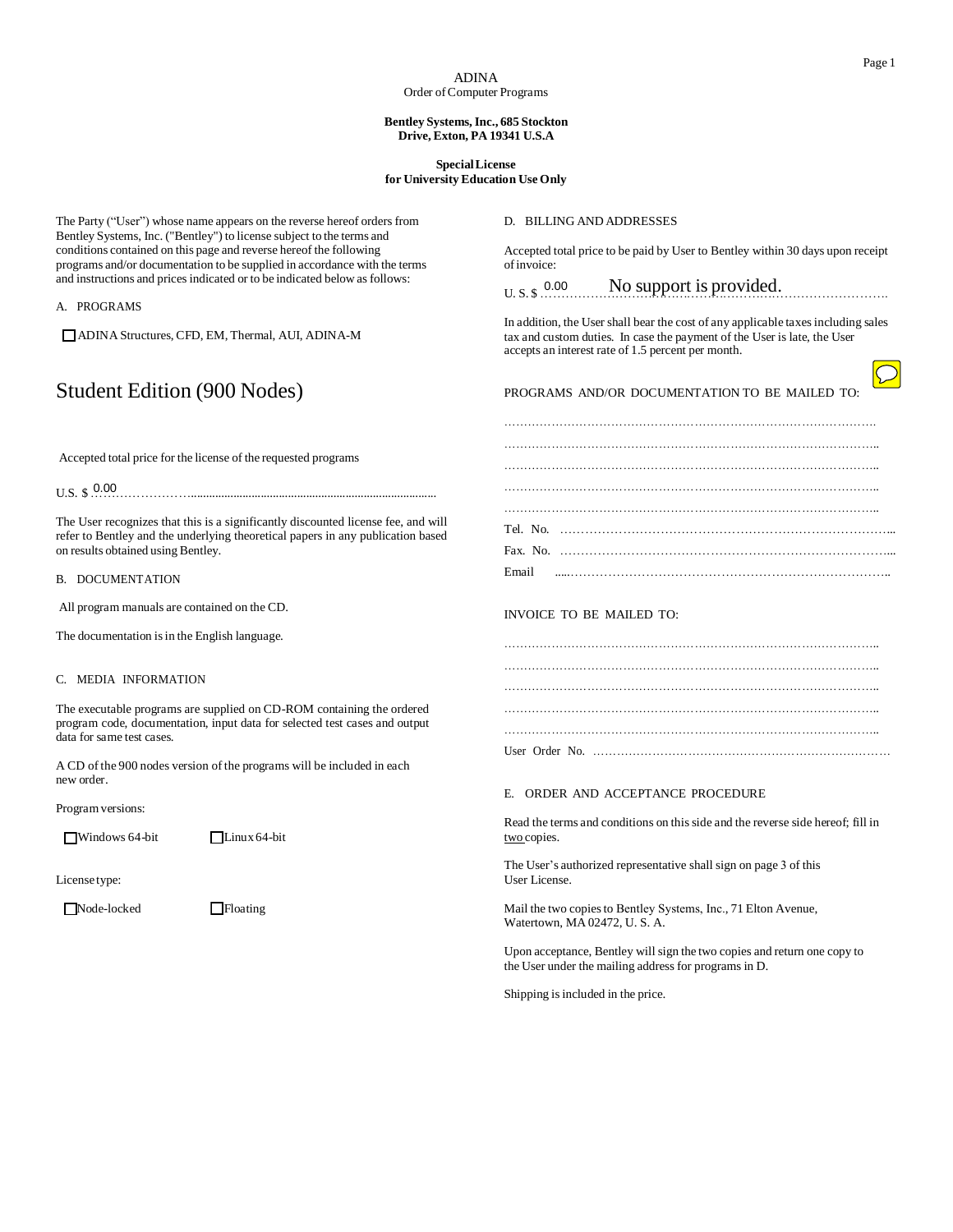1. Acceptance. The ordered computer programs on the reverse hereof and such program(s) ordered separately, and any new versions, updates or additionsif provided, are hereafter called the "Program". Bentley Systems, Inc. ("Bentley") hereby grants and the undersigned ("User") accepts a non-transferable and nonexclusive license for the load modules of the Program upon the agreements, prices, terms and conditions contained in the User License Conditions on this side and in the information on the reverse hereof.

2. Restrictions. The Program shall only be used at the University by University employees and students of the University Department that has licensed the Program for the sole purpose of education including teaching and non-industry sponsored research. The Program cannot be used by or for any student, researcher or person who is not enrolled with or employed by the University. The Program must not be used by or for any person who is not present at the University. If the Program is used in the preparation of a scholarly article or publication, the Program must be referenced in that article or publication.

The User designates two employees as contact persons regarding the Program

If any of the above designated persons shall be replaced by a new person, a written notice to Bentley is required.

2.1 User shall not (and shall not permit any other party to) (i) reverse engineer, disassemble, decompile, modify or otherwise attempt to discover any underlying ideas or algorithms of the Program, except and only to the extent that such restrictions are expressly prohibited by applicable law notwithstanding this limitation, (ii) provide, lease, lend, use for timesharing or service bureau purposes or otherwise use or allow others to use the Program for the benefit of any third party, or (iii) use the Program, or allow the transfer, transmission, export, or re-export of any portion thereof in violation of any applicable export control laws, sanctions or regulations, or engage in transactions prohibited by applicable export controls, sanctions, or regulations. All limitations and restrictions on the Program in the User License Conditions also apply to documentation. Removal, emulation or reverse-engineering of all or any part of the Program or protection device constitutes unauthorized activity with respect to the Program and is specifically prohibited.

Installation. The User receives the material described in Section C on thereverse hereof. Installation at the computer is to be performed by the User.

4. Location and Use. The User agrees to only use the hereby ordered Program on the computer(s) for which the license has been obtained at

Location: …………………………………………………………………...

The User agrees that the hereby obtained Program will only be used as indicated in paragraph 2. Computers and corresponding host IDs are set in the password codes issued by Bentley based on the information provided by the User.

Assignment. This User License and the Program supplied hereunder can not be transferred or assigned without the prior written consent of Bentley.

6. Secrecy. The User understands that the Program supplied hereunder is proprietary and the User will maintain its confidentiality for all times. The User will take all reasonable precautions to prevent unauthorized use of the Program. The User agrees not to disclose, distribute or make the Program supplied hereunder or any part thereof available to any person (other than employees of User utilizing the Program within the scope of their employment), firm, corporation, university or other organization without the prior written consent of Bentley. The name of the Program cannot be changed and no part of the Program shall be made part of another Program.

7. Liability. Bentley makes no warranty whatsoever, expressed or implied, including without limitation warranties of merchantability, non-infringement, or fitness for a particular purpose. Bentley does not warrant that the Program and its documentation including any modifications and updates are free from errors and defects. In no event shall Bentley become liable to the User or any party for

any loss, including but not limited to, loss of time, money or goodwill, which may arise from the use of the Program and its documentation including any modifications and updates. Notwithstanding this Article 7, in the event that Bentley is found liable for damages based on any breach, defect, deficiency or non-conformity in a Program or Program Support, whether in contract, tort or otherwise, Bentley's cumulative liability hereunder shall not exceed the price paid by the User for the Program (for a Paid Up license) or the price paid by the User for a one-year license to the Program (for a Lease license).

8. Breach. In the event that User is in breach of any of its obligations hereunder which breach is not completely cured within 15 (fifteen) days after User has been given written notice specifying such breach, Bentley may terminate the license granted hereby at any time.

9. Termination. The User obtains the use of the Program for a time period of ………. consecutive years. The current Term for Program Support ends on the date given below.

|                          | No support is provided. |  |
|--------------------------|-------------------------|--|
| Date of Term for Program |                         |  |
|                          |                         |  |

The Term for Program Support can be renewed thereafter for consecutive year periods by written notice before the end of the Term for Program Support.

During the current Term for Program Support, the User is eligible to receive licenses for the latest version of the Program and for the prior version. The User may request licenses for older versions, but each license issued will be subject to an additional license fee.

If the Term for Program Support is not renewed, the User warrants to destroy/erase all copies of the Program in whatever form from any of user's devices prior to the end of the Term for Program Support so that after the end of the Term for Program Support no more usage whatsoever of the Program, or any part thereof, is possible by the User.

In the event Bentley terminates the license granted by referring to paragraph 8, or in the event that the User shall cease legal existence, or the User desires to surrender and abandon rights hereunder, the User shall promptly destroy/ erase all copies of the Program in whatever form from any of user's devices, and warrant that such action has been taken.

10. General.

10.1 This User License consisting of the conditions on this page and the information on the reverse hereof shall be governed by, interpreted, and enforced in accordance with the laws of the Commonwealth of Pennsylvania, without regard to conflicts of law provisions. To the maximum extent permitted by applicable law, the parties agree that the provisions of the United Nations Convention on Contracts for the International Sale of Goods, as amended, and of the Uniform Computer Information Transactions Act, as it may have been or hereafter may be in effect in any jurisdiction, shall not apply to this Agreement.

10.2 In the event of any dispute, controversy or claim between the parties arising under this User License, the parties shall submit to binding arbitration before a single arbitrator in Philadelphia, Pennsylvania in accordance with the Commercial Arbitration Rules of the American Arbitration Association. The decision of the arbitrator shall be final and binding on the parties, and the judgment upon the award rendered by the arbitrator shall be enforceable in any court of competent jurisdiction. Each party shall bear its own attorney's fees, costs, and expensesincurred in such arbitration.

10.3 The Program is subject to U.S. sanctions and export control laws, regulations, and requirements in addition to sanctions and export control laws, regulations and requirements of other agencies or authorities based outside of the United States (collectively referred to as "Sanctions and Export Controls"). Regardless of any disclosure made by the User to Bentley of an ultimate destination of the Program, you must not export, reexport or transfer, whether directly or indirectly, the Program, or any portion thereof, or any system containing such Program or portion thereof to anyone, without first complying strictly and fully with all Export Controls that may be imposed on the Program and/or the export, re-export or transfer, direct or indirect, of the Program and transactions related thereto. The entities, end users and countries subject to restriction by action of the United States Government or any other governmental agency or authority outside of the United States, are subject to change, and it is your